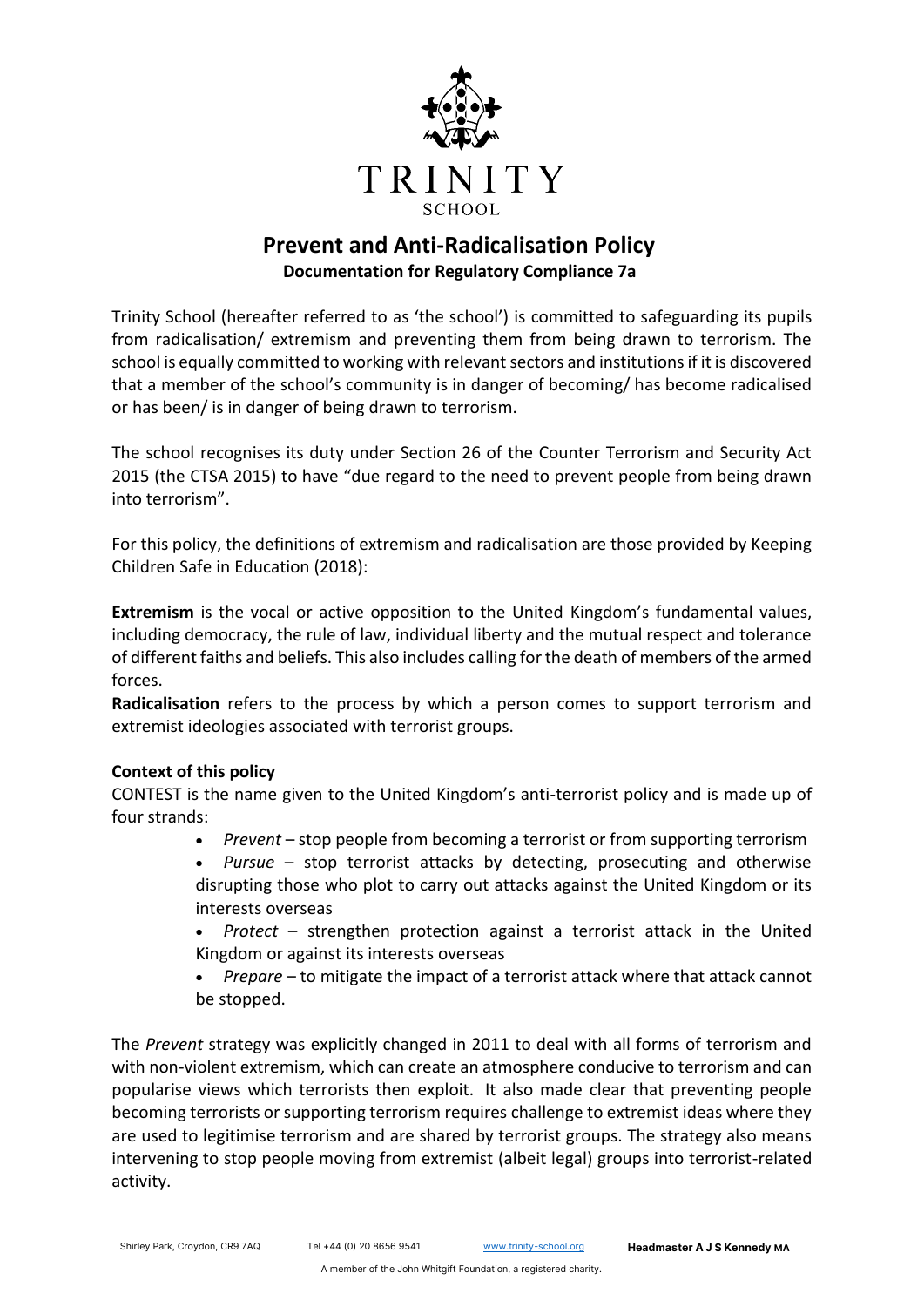Section 26 of the Counter-Terrorism and Security Act 2015 places a duty on certain bodies ('specified authorities'), in the exercise of their functions, to have "due regard to the need to prevent people from being drawn into terrorism". Independent schools are considered a 'specified authority' and, as such, the leadership and staff of Trinity School recognise their statutory duty to 'prevent people from being drawn into terrorism.'

#### **Relevant legislation**

This policy is informed by the guidance offered [in Section 29 of the Counter-Terrorism and](https://www.gov.uk/government/publications/prevent-duty-guidance)  [Security Act \(2015\)](https://www.gov.uk/government/publications/prevent-duty-guidance). It supports the safeguarding principles included in the School's Safeguarding and Child Protection Policy, which is informed by guidance offered in ['Working](file:///C:/Users/5753/AppData/Local/Packages/Microsoft.MicrosoftEdge_8wekyb3d8bbwe/TempState/Downloads/Safeguarding%20-%20Working%20Together%20to%20Safeguard%20Children.pdf)  [Together to Safeguard Children'](file:///C:/Users/5753/AppData/Local/Packages/Microsoft.MicrosoftEdge_8wekyb3d8bbwe/TempState/Downloads/Safeguarding%20-%20Working%20Together%20to%20Safeguard%20Children.pdf) and ['Keeping Children Safe in Education'.](file:///C:/Users/5753/AppData/Local/Packages/Microsoft.MicrosoftEdge_8wekyb3d8bbwe/TempState/Downloads/Safeguarding%20-%20Keeping%20Children%20Safe%20in%20Education%20(2016).pdf)

# **Channel**

Channel is a programme which focuses on providing support at an early stage to people who are identified as being vulnerable to being drawn into terrorism. The programme uses a multiagency approach to protect vulnerable people by:

- 1. identifying individuals at risk;
- 1. assessing the nature and extent of that risk; and
- 1. developing the most appropriate support plan for the individuals concerned.

Channel may be appropriate for anyone who is vulnerable to being drawn into any form of terrorism. Channel is about ensuring that vulnerable children and adults of any faith, ethnicity or background receive support before their vulnerabilities are exploited by those that would want them to embrace terrorism, and before they become involved in criminal terrorist related activity.

# The Channel Process includes these stages:

1. *Identifying Vulnerable Individuals*: There is no single way of identifying who is likely to be vulnerable to being drawn into terrorism. Factors that may have a bearing on someone becoming vulnerable may include: peer pressure, influence from other people or via the internet, bullying, crime against them or their involvement in crime, antisocial behaviour, family tensions, race/hate crime, lack of self-esteem or identity and personal or political grievances.

1. *Referral Stage*: Referrals are made to a Channel Police Practitioner (CPP) and are often likely to be made in the first instance by individuals who come into contact with vulnerable people.

1. *Screening and Information Gathering Stage*: If the initial information received through the referral shows a vulnerability that is not terrorist related then the case is not suitable for Channel; the Channel Police Practitioner (CPP) will refer the individual to other more appropriate support services. This will ensure that only those cases where there is a genuine vulnerability to being drawn into terrorism are processed through Channel.

All referrals that progress through to the Channel process will be subject to a thorough assessment of vulnerabilities by the Channel panel. The preliminary assessment is led by the CPP and will include their line manager and, if appropriate, senior personnel of panel partners.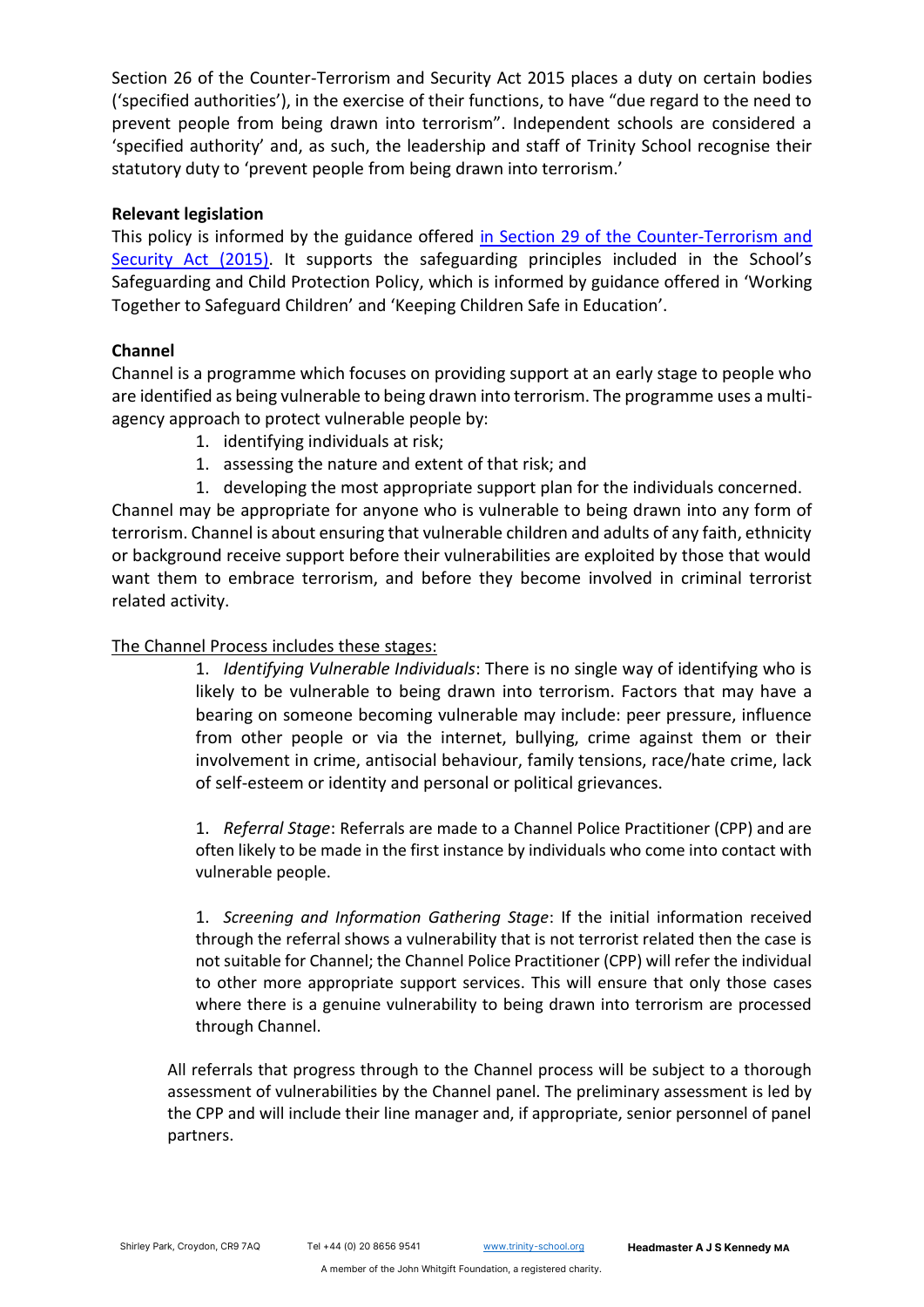Partners of a panel may be requested to provide information about an individual to the CPP during the information gathering stage. The default for panel partners when determining what information can be shared should be to consider seeking the consent of the individual (or their parent/guardian). In some circumstances, consent from the individual will not be sought at this early stage.

1. *Vulnerability Assessment*: Channel assesses vulnerability using a consistently applied vulnerability assessment framework built around three criteria. The three criteria are:

a. *Engagement* with a group, cause or ideology. Engagement factors are sometimes referred to as "psychological hooks". They include needs, susceptibilities, motivations and contextual influences and together map the individual pathway into terrorism and can include: feelings of grievance and injustice, feeling under threat, a need for identity, meaning and belonging, a desire for status, a desire for excitement and adventure, a need to dominate and control others, susceptibility to indoctrination, a desire for political or moral change

a. *Intent* to cause harm. Not all those who become engaged by a group, cause or ideology go on to develop an intention to cause harm, so this dimension is considered separately. Intent factors describe the mindset that is associated with a readiness to use violence and address what the individual would do and to what end. They can include: over-identification with a group or ideology, 'Them and Us' thinking, dehumanisation of the enemy, attitudes that justify offending, harmful means to an end, harmful objectives

a. *Capability* to cause harm. Not all those who have a wish to cause harm on behalf of a group, cause or ideology are capable of doing so, and plots to cause widespread damage take a high level of personal capability, resources and networking to be successful. What the individual is capable of is therefore a key consideration when assessing risk of harm to the public. Factors can include: individual knowledge, skills and competencies, access to networks, funding or equipment, criminal capability.

The criteria are considered separately as experience has shown that it is possible to be engaged without intending to cause harm and that it is possible to intend to cause harm without being particularly engaged. Experience has also shown that it is possible to desist (stop intending to cause harm) without fully disengaging (remaining sympathetic to the cause); though losing sympathy with the cause (disengaging) will invariably result in desistance (loss of intent).

1. Support: If the person who has been referred is suitable for help through the Channel process, support packages and interventions will be put in place.

#### **Links with extremist groups**

The Prevent strategy 2011 makes clear that Channel is about stopping people becoming terrorists or supporting terrorism, and that this will mean intervening to stop people moving from extremist groups or from extremism into terrorist-related activity. Where people holding extremist views appear to be attracted to or moving towards terrorism, they clearly become relevant to Channel.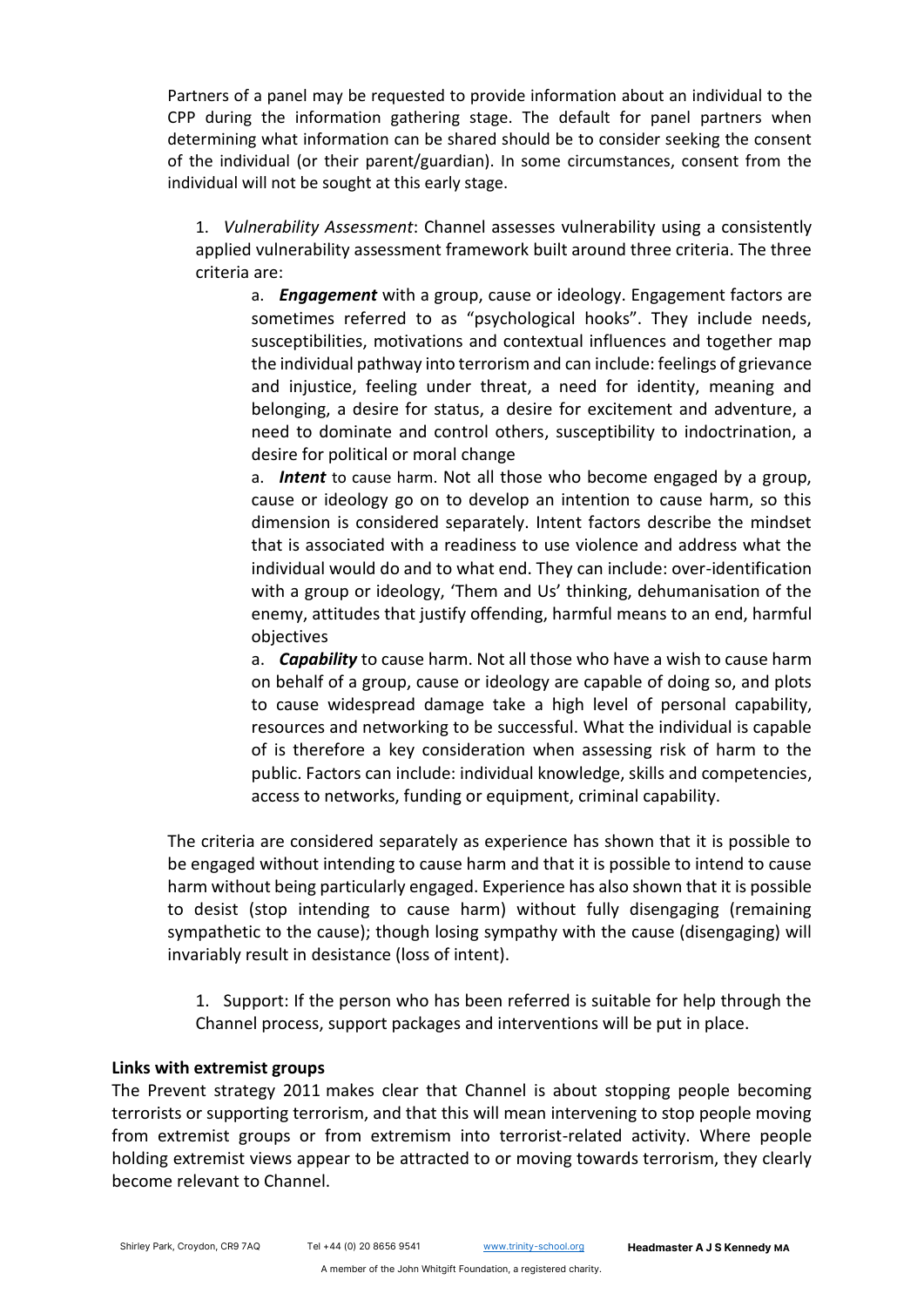Association with organisations that are not proscribed and that espouse extremist ideology as defined in the Prevent strategy is not, on its own, reason enough to justify a referral to the Channel process. If professionals at a local level determine that someone attracted to the ideology of such groups also exhibits additional behavioural indicators that suggest they are moving towards terrorism, then it would be appropriate to make a referral to Channel. It would be the presence of additional behavioural indicators that would determine the suitability of the Channel process and not the fact they are associating with or attracted to a group that manifests extremist ideologies.

# **What the School does to protect pupils from radicalisation and prevent them from being drawn to terrorism**

Trinity School is committed to:

1. **Assessing risk:** The school has a robust [Safeguarding and Child Protection](file://///vserver11/staff/Read/Policies/Safeguarding%20-%20Safeguarding%20and%20Child%20Protection%20Policy.docx)  [Policy](file://///vserver11/staff/Read/Policies/Safeguarding%20-%20Safeguarding%20and%20Child%20Protection%20Policy.docx) which is updated annually. All guest speakers must be approved by the Headmaster and are supervised during visits to the school. Hosting staff hosts are prepared to interrupt a presentation should a guest speaker start discussing material deemed unsuitable or inappropriate.

1. **Working in partnership:** The School's Safeguarding and Child Protection Policy takes into account the policies and procedures of the Croydon Safeguarding Children Board and all member of SMT and the School's Designated Safeguarding Lead are committed to working with relevant organisations to ensure students' wellbeing.

1. **Training staff:** all staff at Trinity School receive training in the safeguarding of children and the school's [Safeguarding and Child Protection Policy](file://///vserver11/staff/Read/Policies/Safeguarding%20-%20Safeguarding%20and%20Child%20Protection%20Policy.docx) is updated annually. The issue of radicalisation will be included in regular safeguarding training sessions for staff.

1. **Monitoring and filtering of IT activity:** The School takes all reasonable steps to ensure that children are safe from terrorist and extremist material when accessing the internet using the Trinity School Network. The school employs appropriate software (Senso) to monitor pupil behaviour and filter internet access and all staff, students and visitors are required to agree to the school's [Acceptable Use Policy.](file://///vserver11/staff/Read/Policies/ICT%20-%20Acceptable%20Use%20Policy%20(Staff).docx)

1. **Guest speakers:** In line with Prevent Duty guidance, the school requires anyone inviting a visiting speaker (be they a member of staff or student) to take reasonable steps to ensure that the speaker is suitable and appropriately supervised. A form must be completed by the person inviting the visiting speaker to the school, which must be sent to the Headmaster's Personal Assistant two weeks before the date on which the guest speaker is scheduled to present. The Headmaster personally authorises all guest speaker applications. Please see the 'Visiting Speaker Policy and Procedure'.

1. **Visits and lectures:** staff are expected to use their professional judgement when escorting students on excursions to ensure that they are not exposed to extremist views. Any proposed exposure will be discussed with the Director of Cocurricular Activities as part of the trip planning process, who will refer to the Headmaster as necessary.